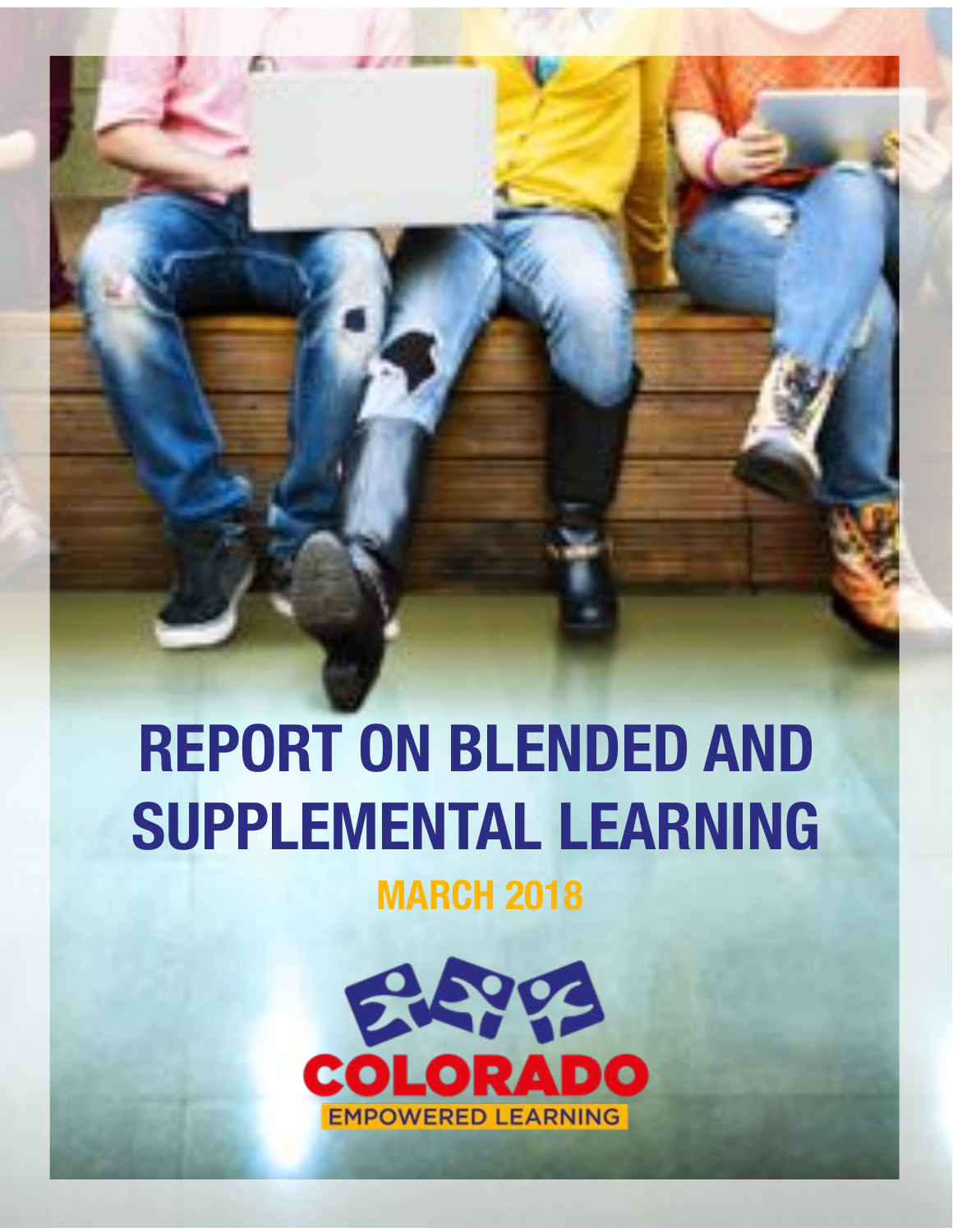# **DIRECTOR'S SUMMARY**

Conversations Districts, schools, students, families, community members, businesses, and state departments are talking about how to make changes to our system of education that will lead to better outcomes for our students, and in turn our communities. Of course, preparing kids for the largely unknown future is challenging. But, we do know that **knowledge work** will be a big part of the post school careers through which our graduates will contribute. By preparing our students in a manner that fosters life-long learning, collaborative skills, and problem solving, we will be preparing students to make a successful transition into adulthood.

As a result of this conversation, the interest in blended learning continues to grow. Blended learning is not itself an end, but rather a means to deliver an education that is more personalized, specialized, applied, and equitable. [Colorado's Blended Learning Roadmap](https://www.colorado.gov/pacific/sites/default/files/atoms/files/CO-BlendedLearningRoadmap-Final-with-Appendices.pdf) articulates the strategic priorities that must be addressed to allow blended learning to create the flexibility in the educational system to meet these ends. Colorado Empowered Learning (CEL) lead the effort to gather stakeholder input and design the roadmap that was released July 2017. The scope of the roadmap is greater than any one project, department, or agency. Rather it is the collaborative articulation of the various priorities and the path we, all, must take together. This spring, CEL is working with stakeholders and partners to articulate the actionable steps and the associated resources required to fully implement the plan.

CEL is proud to share that this school year, we have been able to offer 2,858 supplemental courses to 1,455 students across Colorado, continuing the accelerated growth we experienced in last year (2016-17). We have provided **professional development** to many educators, with 628 enrollments to date with a successful completion rate is five times that of other digitally based learning (largely due to the blended nature of our program). We also celebrate the **certification** of 15 educators as Teachers of Blended Learning! CEL has also engaged 27 school districts in the **consultation** process, assisting them in evaluating and implemented blended learning models in their districts. Certainly, the success and demand for all the services offered by CEL is noteworthy accomplishment! In recognition that the program continues to grow exponentially, the legislature contributed an additional sixty-thousand dollars to the program for this fiscal year.

Administratively, beginning in July of 2017, Colorado River BOCES was established as a result of a split of Mountain BOCES. As part of that split, **Colorado River BOCES** is the designated BOCES responsibly for the leadership, administration, and management of the program. Due to the change, Colorado River BOCES is able to provide the accounting support that was previously outsourced.

As we look to the near future, leaders must understand the growing body of information and concern related to the impacts of "screen time" on our youth. This national dialogue will certainly be present in our conversations with our communities, as we continue to rely on technology as a tool in improving education. Our families and communities have an interest in understanding how school's use of technology relates to this larger conversation.

This report is intended to provide you with information related to last years accomplishments, as well as, highlights of the current year. It was intentionally built on last year's template to allow comparison from our previous report.

It is certainly my honor and privilege to serve as the Project Director for Colorado Empowered Learning, and I look forward to continuing to improve the equity and quality of educational programs across our great state.

Troy A. Lange Project Director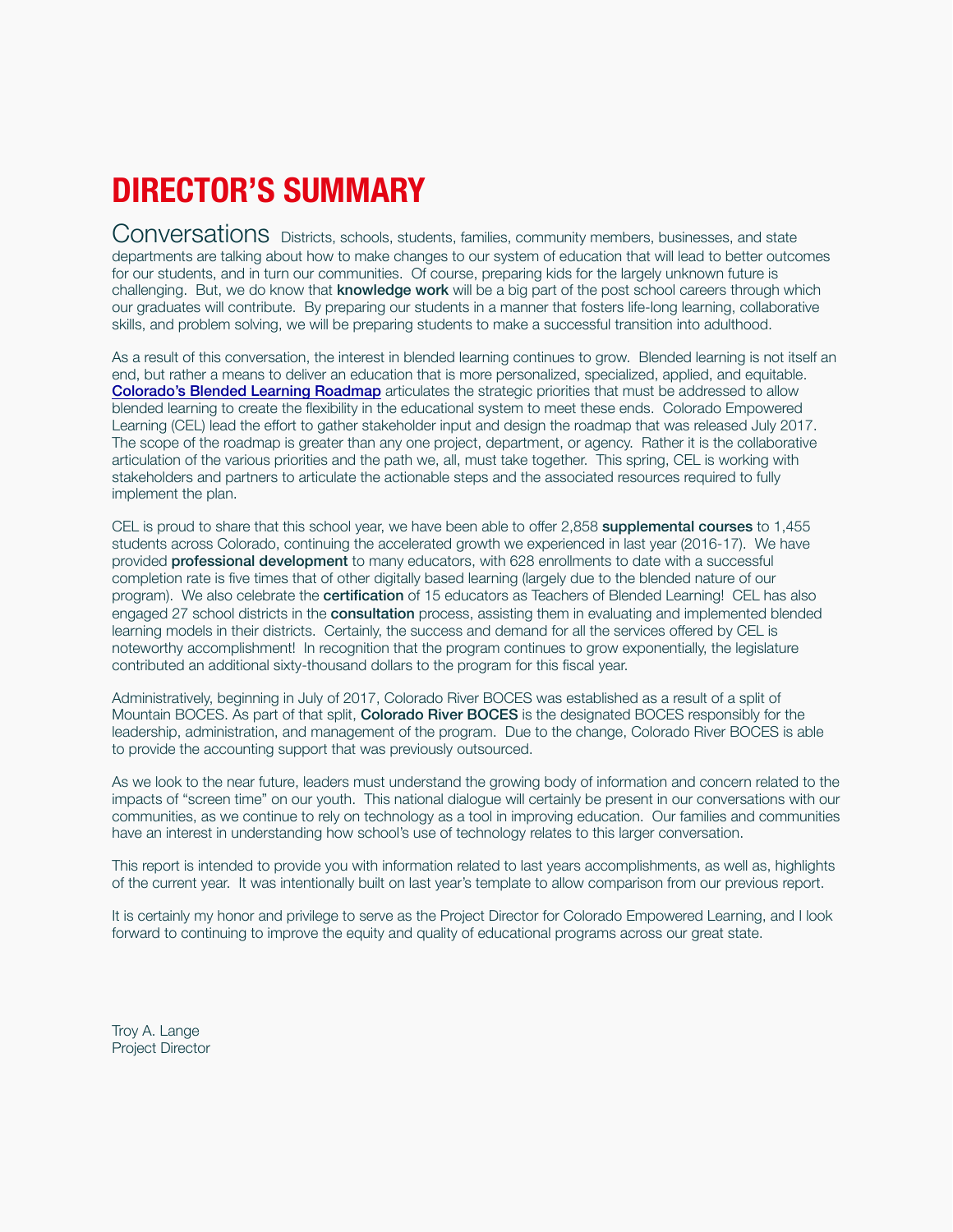# **INTRODUCTION**

### **STATUTORY OVERVIEW**

#### **Empowering Digital Learning for All Act**

Revised in 2016, House Bill 16-1222 refocused the state's effort in assisting districts in the implementation of blended learning and expanding supplemental course offerings to more students in Colorado. The priorities of the legislation are:

"(I) Expanding the availability of supplemental online education courses and blended learning strategies;

(II) Increasing significantly the number of students who enroll in high-quality, effective, and affordable supplemental online education courses;

(III) Working with school districts, charter schools, and BOCES to create, offer, and sustain their own highquality, effective, and affordable supplemental online education courses and blended learning, as well as targeted professional development and mentoring support;

IV) Assisting educators in local public education agencies to increase their competency specifically in using digital learning strategies to lead and instruct in, and otherwise implement, digital learning; and

(V) Documenting and sharing best practices in providing supplemental online education courses and blended learning." (C.R.S. 22-5-119)

Additionally, the statute calls for the articulation of Colorado's vision and a roadmap for integrating blended and supplemental learning in our schools.

#### Leadership

A Board of Cooperative Educational Services (BOCES), selected by the Colorado Department of Education, leads, manages, and administers the program, and Colorado River BOCES is honored to serve as the designated BOCES. Colorado River BOCES identified three non-profit providers to assist in the delivery of the program:

[Colorado] **Digital Learning Solutions (CDLS)** is the state-supported supplemental program that

provides Colorado districts access to high quality online courses that supplement their existing course offerings in a 21st century learning environment.

*iLearnCollaborative* (*iLC's*) goal is to empower education agencies to improve education and create options for all students. iLC works in a collaborative environment to promote, implement, and support quality online and blended learning.

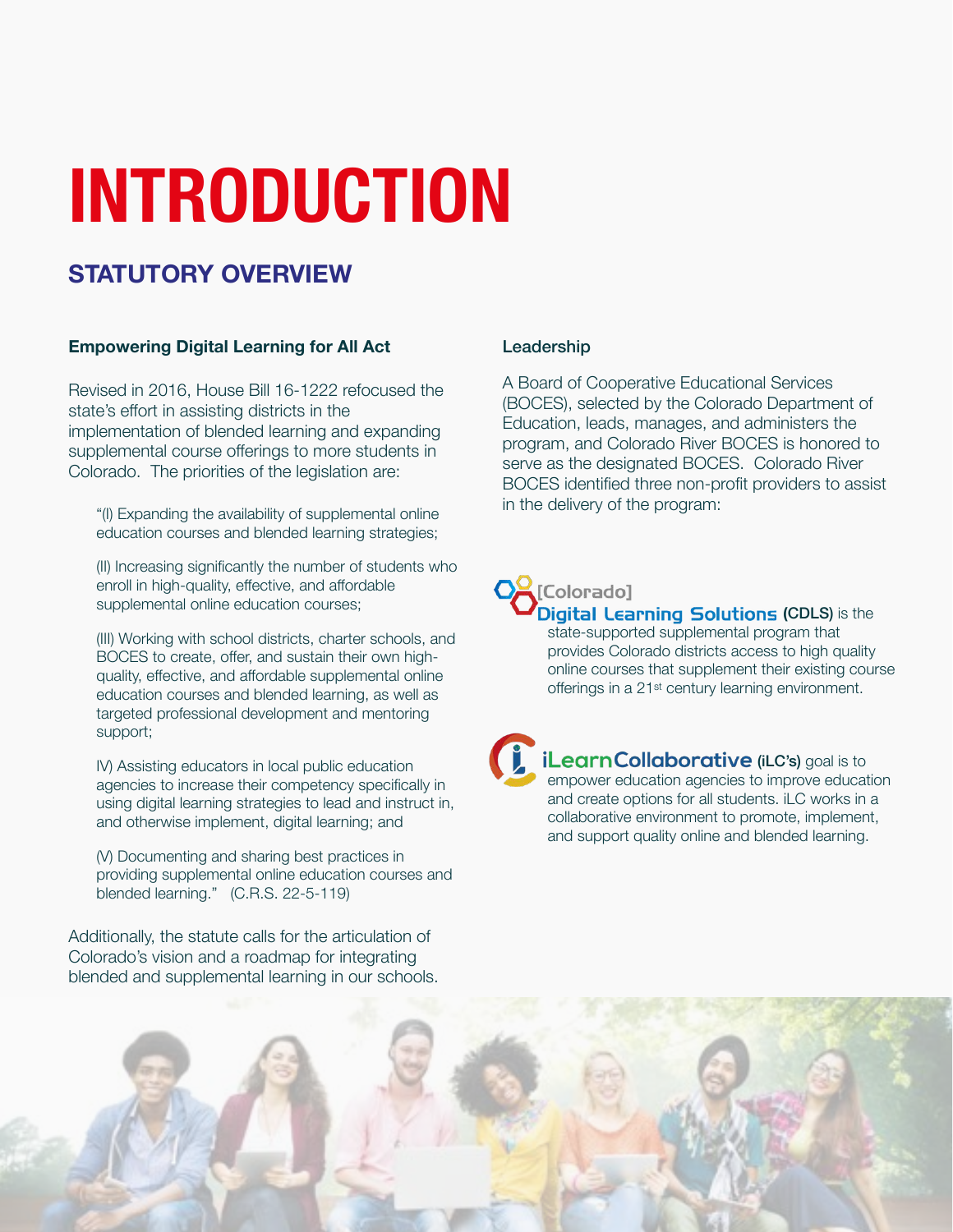# **COLORADO EMPOWERED LEARNING**

## **EQUITY, ACCESS, OPPORTUNITY, APPLICATION**

House Bill 16-1222 established a framework for redesigning the statewide supplemental and blended learning program. Colorado Empowered Learning (CEL) was created to implement the policy.

CEL's mission is to harness the talents and knowledge of Colorado educators to expand equity and access through blended learning in K-12 Education.

Founded on three pillars of support for districts, schools, and students, CEL has raised the bar for services in 2017-18.

### **Empowered Students**

Affordable and rigorous supplemental course offerings for middle and high school to support credit enhancement, advancement, or recovery needs. Ensure that your students have access to high quality learning materials, the most up-to-date and relevant content, a certified teacher, and the same opportunities as others across the state.

Goal: 1850 Course enrollments provided at an average cost of \$125 per enrollment.

### **Empowered Educators**

Engaging professional development in blended learning that can lead to certification!

Lead by teachers in a personalized environment with blended access anywhere/anytime. Over 20 courses available!

Goal: 700 educator enrollments at a cost of \$25 per enrollment.

### **Empowered Districts**

Partner with experts who have leveraged technology in their schools and districts to drive learning outcomes within budget constraints. These experts now work full time to help others learn from their wins and their mistakes. This work is hard, but you do not need to do it alone!

Goal: Foundational consultation provided to 15 districts and Phase II consultative support for 10 districts, provided at no cost.

[www.colorado.gov/cel](http://www.colorado.gov/cel) **[COEmpLearn](https://twitter.com/COEmpLearn)** 

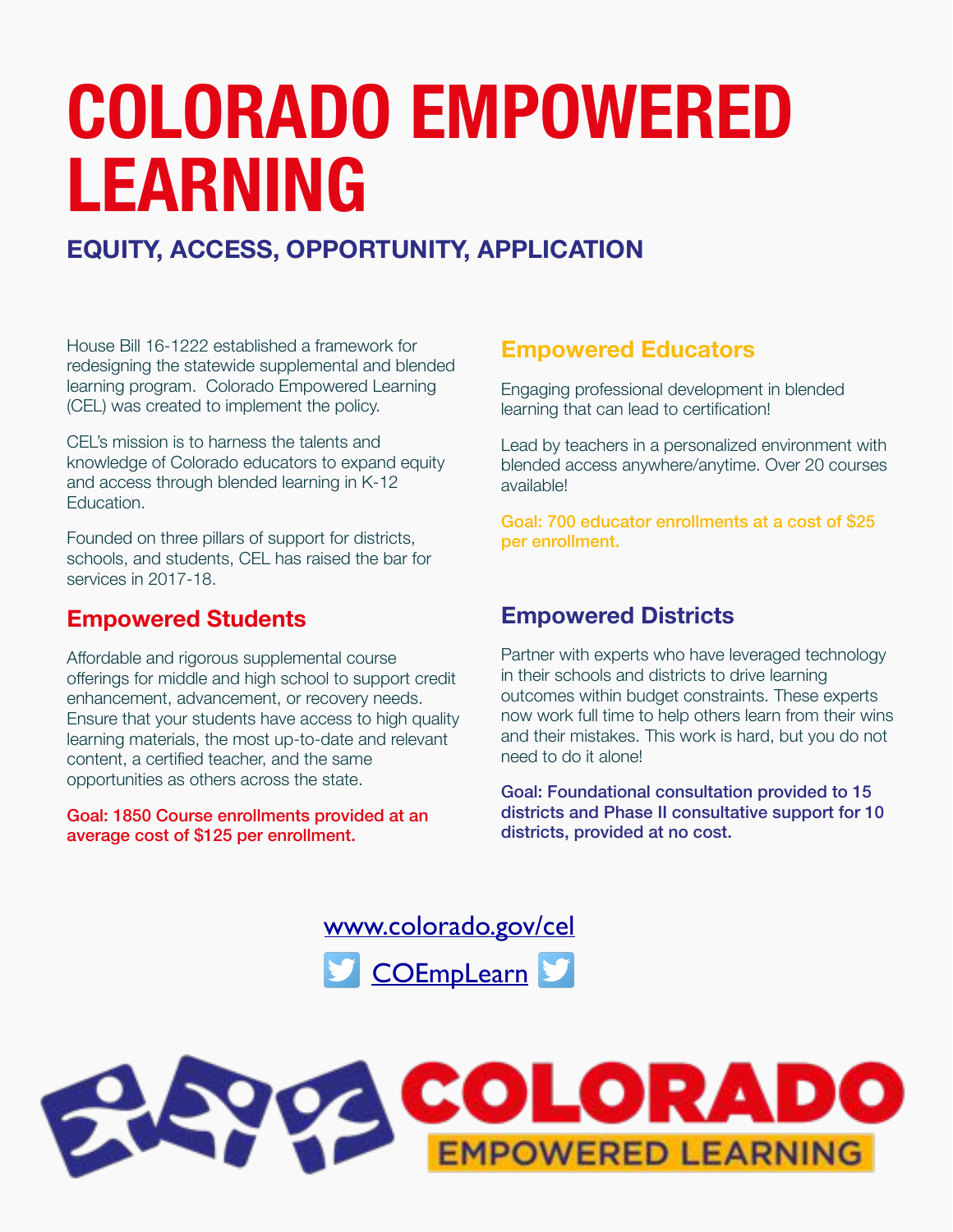# **BLENDED LEARNING**

## **WHAT IT IS, AND WHAT IT IS NOT**

Confusion abounds around the idea of blended learning. Let's start with the definition used in Colorado's legislation:

*'"Blended learning" means a formal education program through which a student learns at least in part through digital content with some element of student control and at least in part at a supervised physical location that is not the student's home." C.R.S. 22-5-119 (3) (b)* 

Blended learning:

- is an authorized and mainstream component of public education, an instructional delivery model.
- provides students with control over their learning, promoting student agency.
- occurs in part in typical educational settings like classrooms, the workplace, and the community.
- requires the talent and expertise of a teacher who plans and leads instruction while facilitating learning.

"Blended learning is an exciting direction and evolution resulting from years of online education."

Colorado Representative Bob Rankin

Blended learning is not:

- an online school.
- a replacement for teachers.
- the same as a one-to-one program (one device for each student).

Blended learning is more than technology-rich educational environment. Rather, blended learning is an instructional delivery model that provides students some control over their learning, whether it be the time, path, place or pace of learning, promoting greater personalization, providing for deeper application of knowledge, and expanding opportunities for all students.



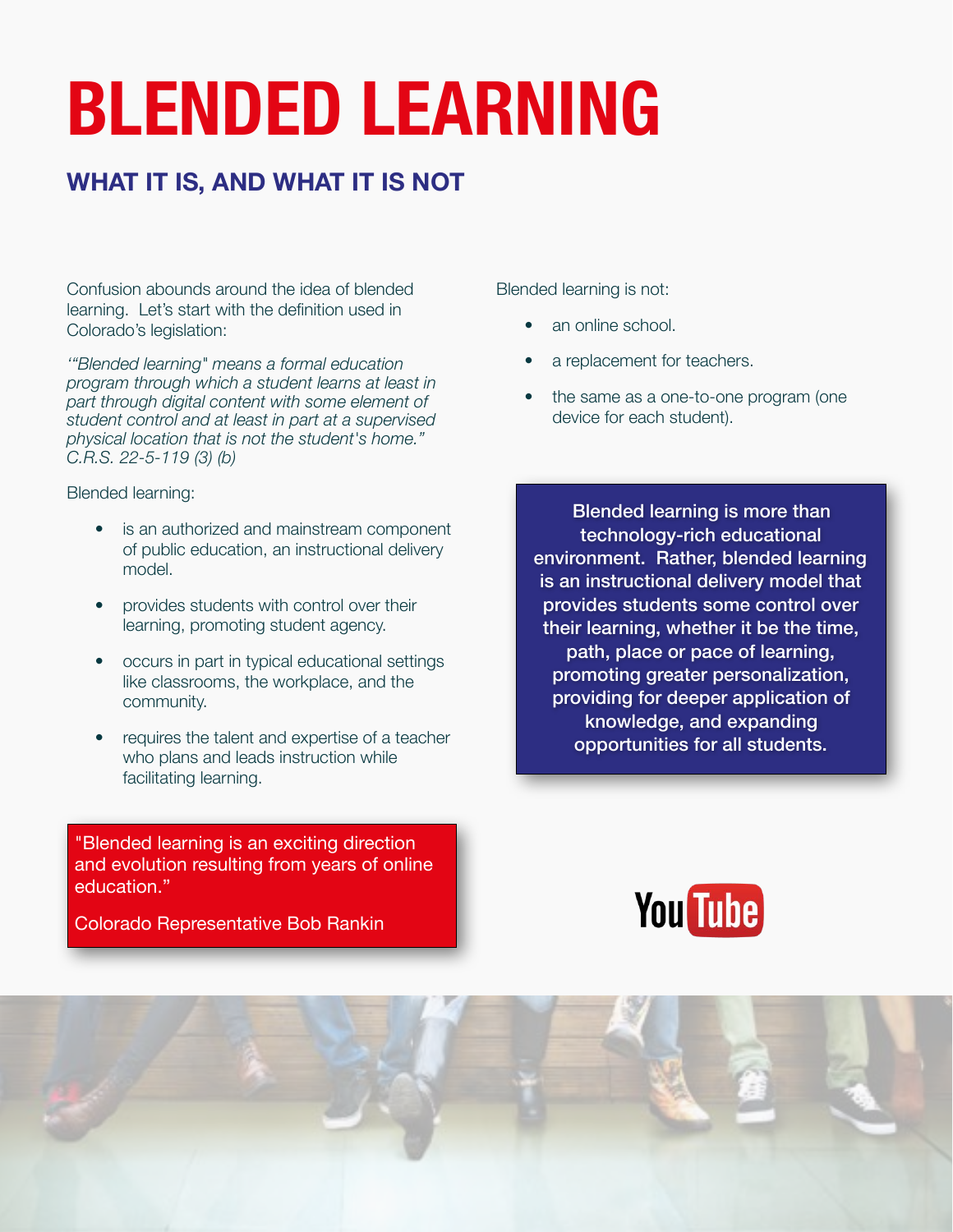### **WHAT IS SUPPLEMENTAL LEARNING?**

Supplemental learning has existed in some form since the mid 1990s. Collaborative and single district program success encouraged Colorado to pass legislation to support providing supplemental learning to across the state in 2007.

Supplemental learning consists of courses provided through digital content, led by a licensed teacher, and provided to students who are enrolled in traditional schools ("brick and mortar"). These courses are delivered under the authority of the local school district and documented in the student's transcript.

Provided by local schools to enrich the learning

opportunities for students, supplemental learning reaches a variety of needs:

- Expanding Curricular **Offerings**
- Opportunity for students to catch up (Credit Recovery)
- Full-time online programs are ones where the student was not enrolled in a brick-and-mortar school and took all of their courses from an online provider.

**Not A Full-Time Online School**

Supplemental is part of a Blended Environment

At the heart of blended learning is the concept of providing student agency. "Agency is the capacity and propensity to take purposeful initiative--the opposite of helplessness. Young people with high levels of agency do not respond passively to their circumstances; they tend to seek meaning and act with purpose to achieve the conditions they desire in their own and others' lives." [Tom Vander Ark](http://blogs.edweek.org/edweek/on_innovation/2015/12/10_tips_for_developing_student_agency.html)

Supplemental courses offer students the opportunity to exercise their initiative as it relates to their interest and learning needs. The Christensen Institute defines

> four broad models of blended learning programs, one of which encompasses supplemental learning - A La [Carte.](http://www.christenseninstitute.org/blended-learning-definitions-and-models/) Supplemental learning is not confined to this level of blended learning, but does traditionally lend itself to an extension of local offerings. However, with simple

adjustments in delivery, supplemental courses can increase the degree to which blending occurs.

- An entry point for schools to begin blended learning implementation
- The needs of diverse learners
- The divergent interests of students



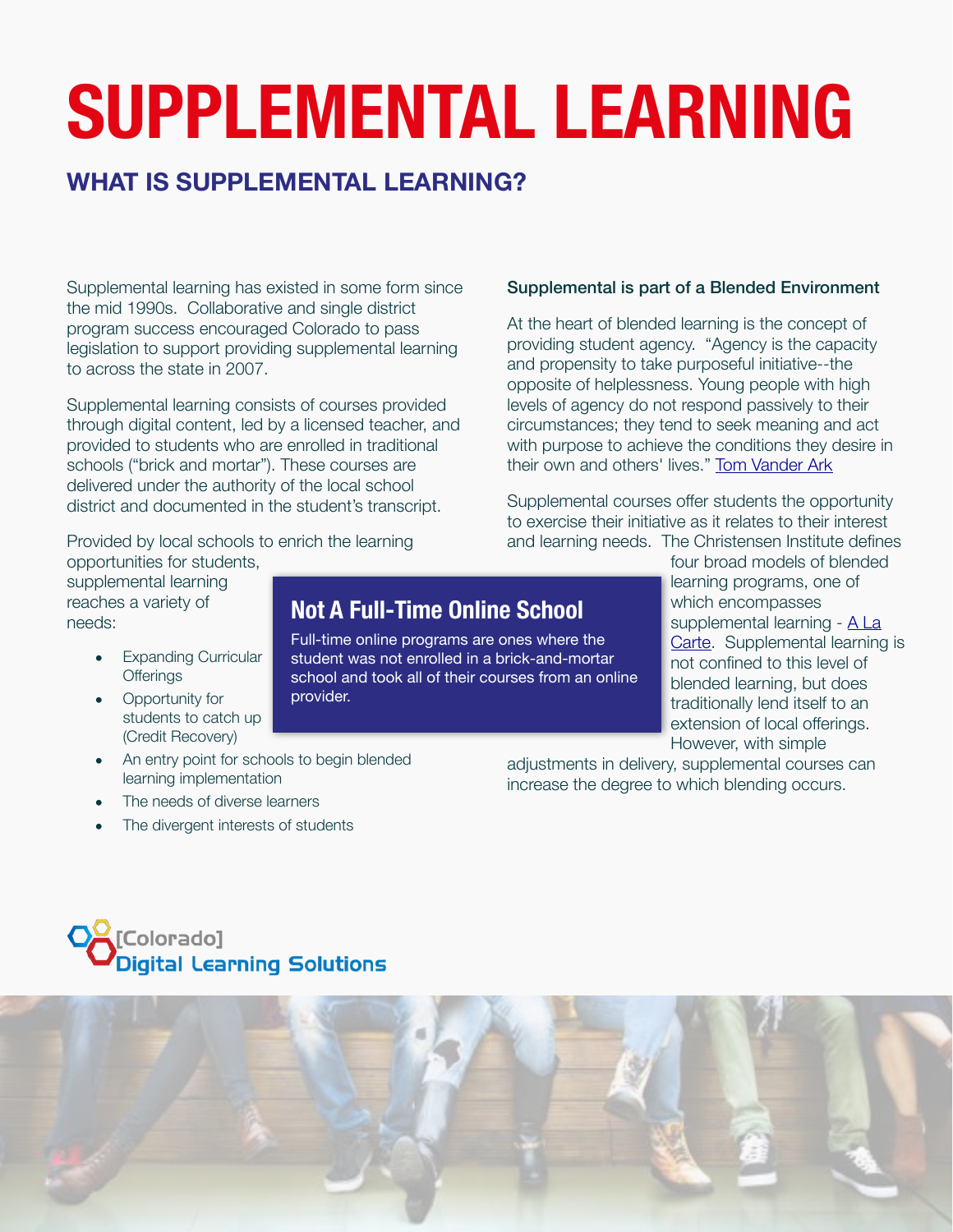### **EXPANDING COURSE OPTIONS TO COLORADO STUDENTS**

In partnership with Colorado Digital Learning Solutions, we offer over 200 courses to students across the state.

Supplemental learning combines digital content and tools taught by a Colorado Teacher, in partnership with a site facilitator, to provide high quality, rigorous learning at an affordable price.

Supplemental learning enhances every school's ability to provide a broad course catalogue to all students.

Supplemental learning allows students in grades 6-12 to access an expanded course offering regardless of school location or size. Courses can be accessed to provide Advanced Placement, Credit Recovery, Career and Technical Education, Expanded Electives, and serve students of differing abilities.

Cost per course enrollment was reduced by 50% in 2017-18 with traditional courses offered at \$125 and AP and CTE courses offered at \$200.

The success of supplemental learning is dramatically impacted by the role of the site facilitator, who serves to help guide students and as a resource for content and other related questions.

 $\sum$ r $\sum$ nolol $\sum$  $\blacktriangleright$  Digital Learning Solutions

[Colorado]

1,600

2,000

 $0 - 2015 - 16$ 400 800 1,200 2015-16 2016-17 2017-18 Course Enrollments Students Enrolled

2017-18 Goal: 1850 Course Enrollments

Actual: 1858 Course Enrollments

*Trending steadily upward Supplemental learning continues to grow. Carrying the growth rate forward, we anticipate over 2400 course enrollments in 2018-19.*

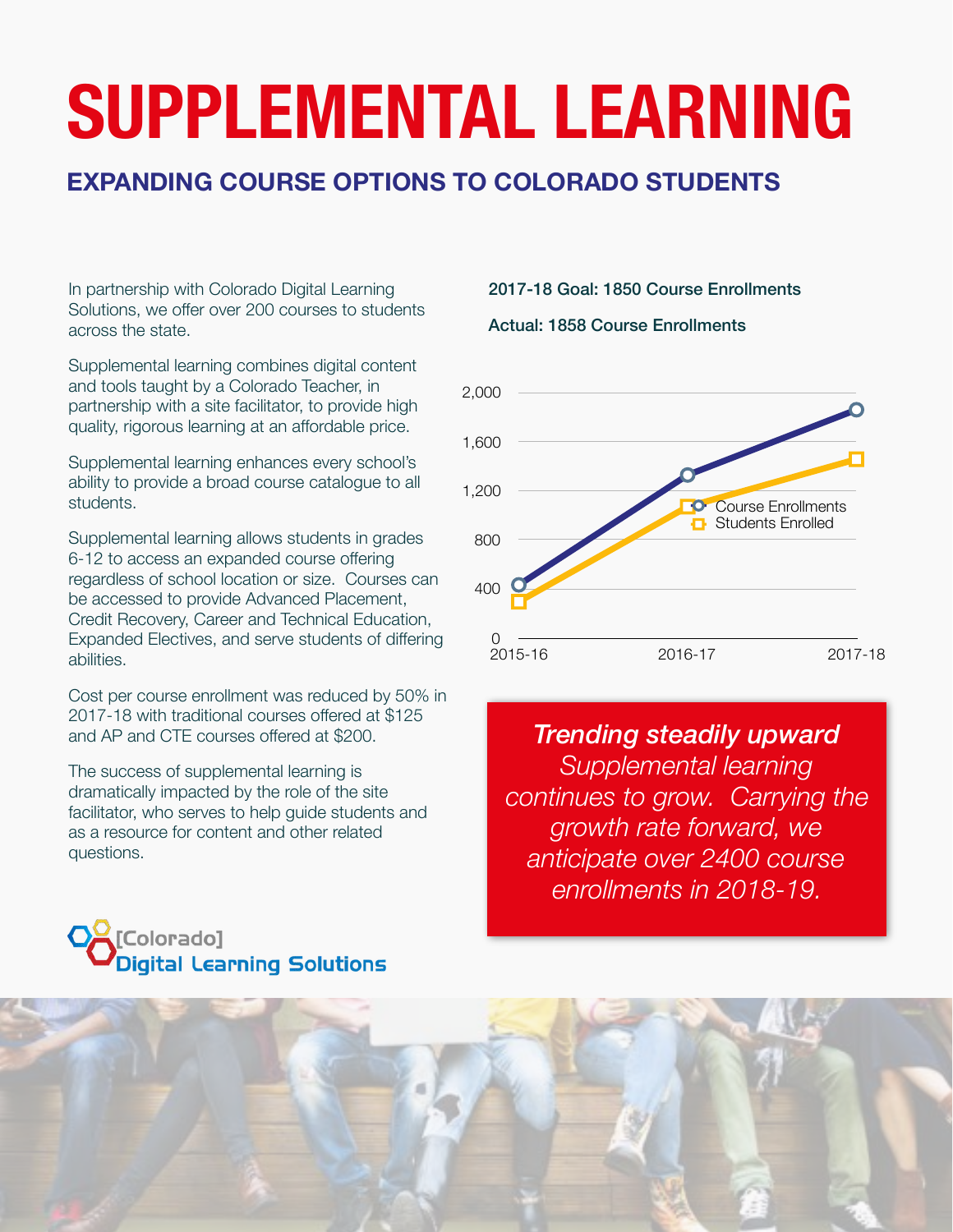## **APPLICATION IN COLORADO DISTRICTS**

### **Otis School District (Northeast BOCES)**

According to Superintendent Kendra Anderson, the Otis school district had a dilemma in providing educational services mid-semester for a student. But Kendra stated that, "CDLS was ultra-supportive! Although CDLS classes had begun, they listened to our student's situation and dove in to support him! Otis is appreciative of the extensive support, communication and ease of the course set-up. The guardian of our student easily set up the programming with coordination of the CDLS staff and our district. She was also able to monitor his progress easily. The student was allowed credit for the time he was in the classroom at the beginning of the semester. We couldn't have asked for a smoother process during a difficult situation! I am appreciative of the student-focused way of business that we experienced. The courses were of high quality and the customer service was outstanding."

#### **Custer County Schools, Westcliffe (South Central BOCES)**

Custer County Schools has used courses provided through the state supplemental program for several years but in 2017-18, Custer County will launch a new effort to expand program use. They have established a distance learning lab where students can participate throughout the day in supplementary courses through CDLS. They have taken the added step to require that all students take the online Personal Finance course as a graduation requirement. Custer County High School is also identifying additional elective courses that students can take as part of their program. As part of this effort, Custer County has hired a well-qualified para-professional to monitor and support students in the distance learning lab as well as work with CDLS staff to train both the para and the high school counselor and other staff on how to monitor student progress as they work in the online courses. Superintendent Mark Payler said, "We want to prepare our students to be successful in working in online courses and expand our ability to offer them high quality courses that we cannot support locally with the funding and instructor shortages we face today. This program offers us a great option and opportunity to support our students locally."

#### **Windsor School District**

In a district with over 6000 students, Windsor HS has over 1500 students and is experiencing significant population growth with increasing class sizes. Counselor Peter Marino states that, "Utilizing the supplemental program with CDLS has given them greater flexibility in scheduling students when there are course conflicts, and that they especially like having access to courses like Anatomy and Physiology and Applied Medical Terminology that they cannot support locally." For the fall 2017 semester Windsor HS registered 45 students in 27 different courses. Windsor HS started using CDLS in the fall of 2016 and since the fall of 2016 Windsor HS has registered students in 137 courses.

#### [Text Text Text Text Text Text Text Text Text](http://www.coloradodls.org)   $\sum$ r $\sum$ nolol $\sum$  $\blacktriangleright$  Digital Learning Solutions

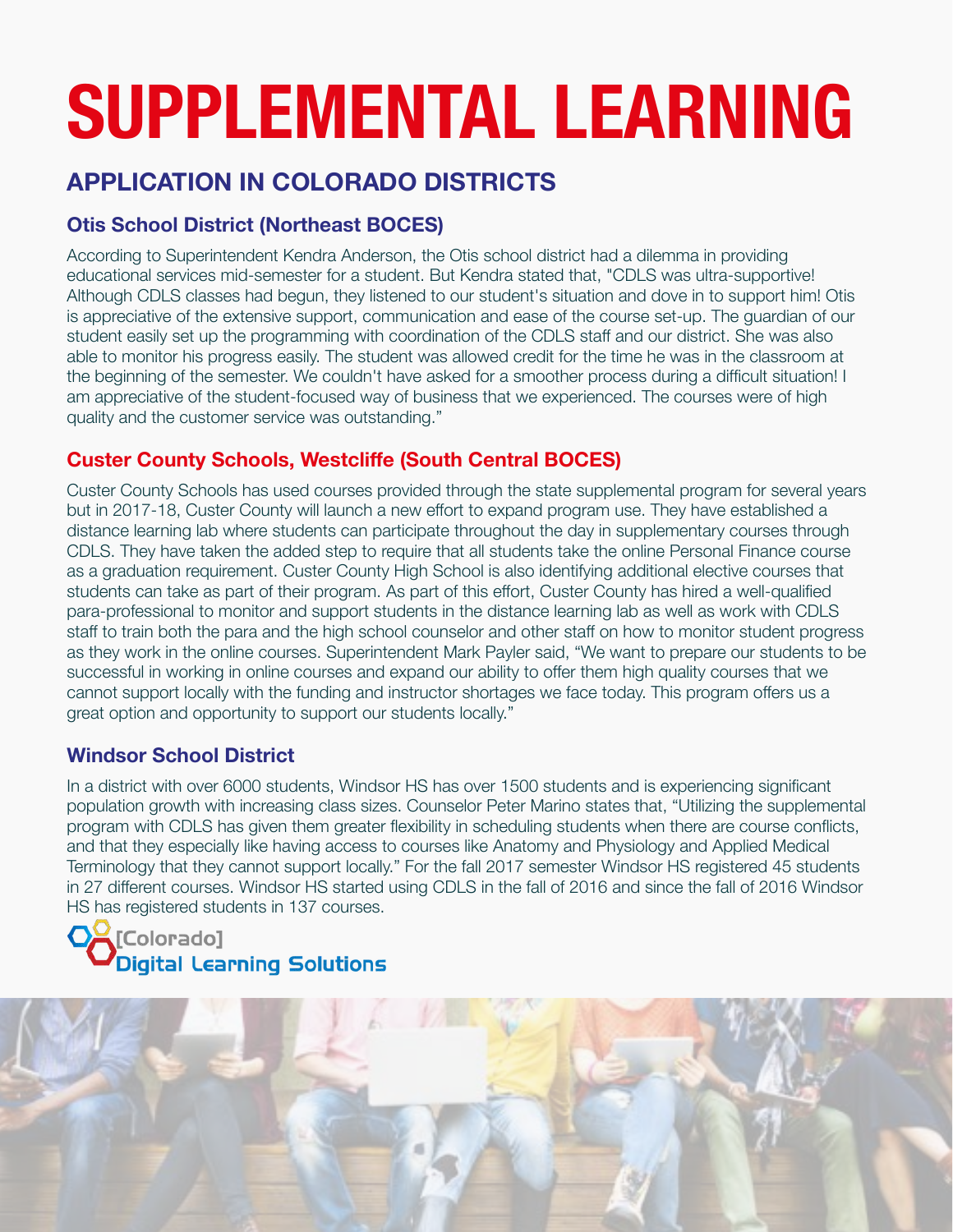# **SUPPLEMENTAL LEARNING AT A GLANCE**

# **\$780,700 operating budget**

# **1,455 STUDENTS**

# **73 School Districts Served 64 of which are SMALL Rural**

**2017-18 Enrollment By Content Area**



# **66% of funding from the state**

**successful completion rate 75%**

**over 200 courses offered**



**course on average**

**Course enrollments Tripled since 2015-16**

**95% successful completion rate in the Blended/Hybrid Model**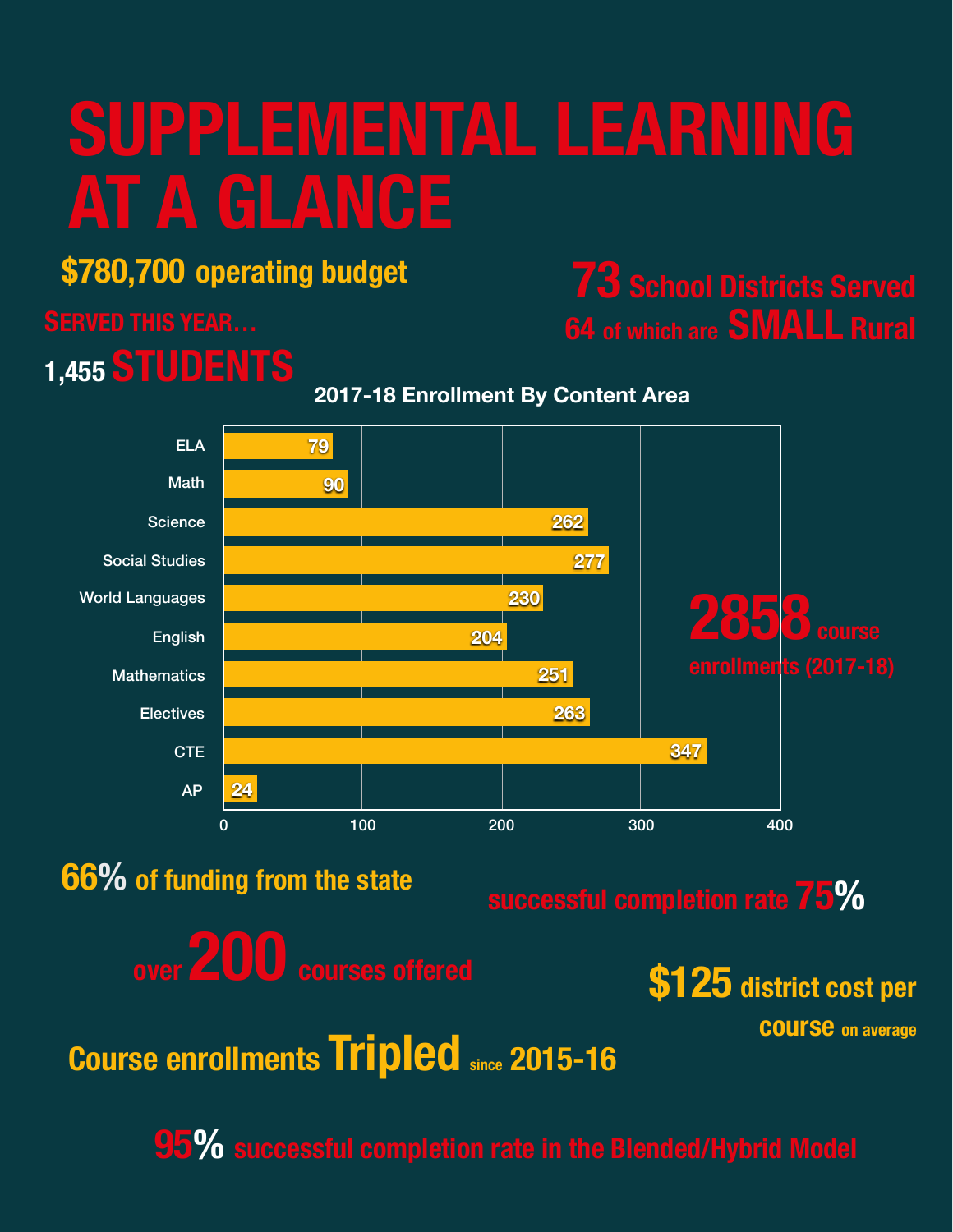### **COMMENTS FROM SCHOOLS**

"Our experience with CDLS has allowed us to fit courses to students that we would not have otherwise been able to offer. Declining enrollment in rural areas moves from a trickle to a flood as schools like Karval are unable to continue to offer the variety of programing that a student can find at a larger school or even in a home school situation. By supplementing our course offerings with CDLS Karval has been able to allow middle school students to explore an elective that we would never be able to offer for one student. It has allowed high school students who struggle in traditional classrooms to have a blended education where they can do some course work in the classroom and some at home and yet we are able to still monitor their education. It has allowed us to tailor our offerings to fit individual students and my only concern is that our students will soon outgrow their offerings, as students really begin to specialize in their areas of interest." *Tammy Parker-Thotnton, Karval Schools, Special Education, Guidance Counselor*

"I wanted to check in about my experience as the Independent Learning Opportunities (ILO) coordinator for Haxtun with Colorado Digital Learning Systems. We use CDLS to provide students in our tiny (approximately 70 students 9-12) high school with opportunities to pursue passions, recover credit, and take advantage of opportunities for advanced studies. Our secondary staff wear multiple hats as it is, and we would be unable to address these critical student needs without the options CDLS provides us. I have experience with a variety of online courses, and the quality varies greatly. CDLS is user friendly for teachers and students; the online teachers communicate with the

ILO teachers so that we can facilitate student learning and accountability; and the flexibility CDLS offers us to personalize classes, including honoring accommodations for IEPs is an additional benefit. I personally appreciate the training and patience your staff afforded me as I learned on-the-go last August. We have enrolled students in 11 classes this year; They would likely have been consigned to inappropriate class placement without CDLS." *Barbara Gorman, Haxtun Schools* 

"DeBeque School District 49JT has been utilizing the CDLS programming over the past 3 years with great success. CDLS has provided the students in our small rural district many opportunities to expand their learning. We have had students study aeronautics, gaming design, Spanish, and many other elective courses and some core course work as well. As a small rural district, we do not have the staffing to offer the number of electives provided by CDLS; therefore we would be unable to provide many of these opportunities for our students without the support given by CDLS. We have also had several students who needed credit recovery opportunities and have utilized CDLS to accommodate these needs. The administration and staff at CDLS have been very responsive to the needs of our district and have been instrumental in providing academic support for our students. I totally support any additional funding the State can provide to continue to develop the reach and scope of the work provided by CDLS for rural school districts in Colorado." *Alan Dillon, Superintendent of Schools, DeBeque School District 49JT*

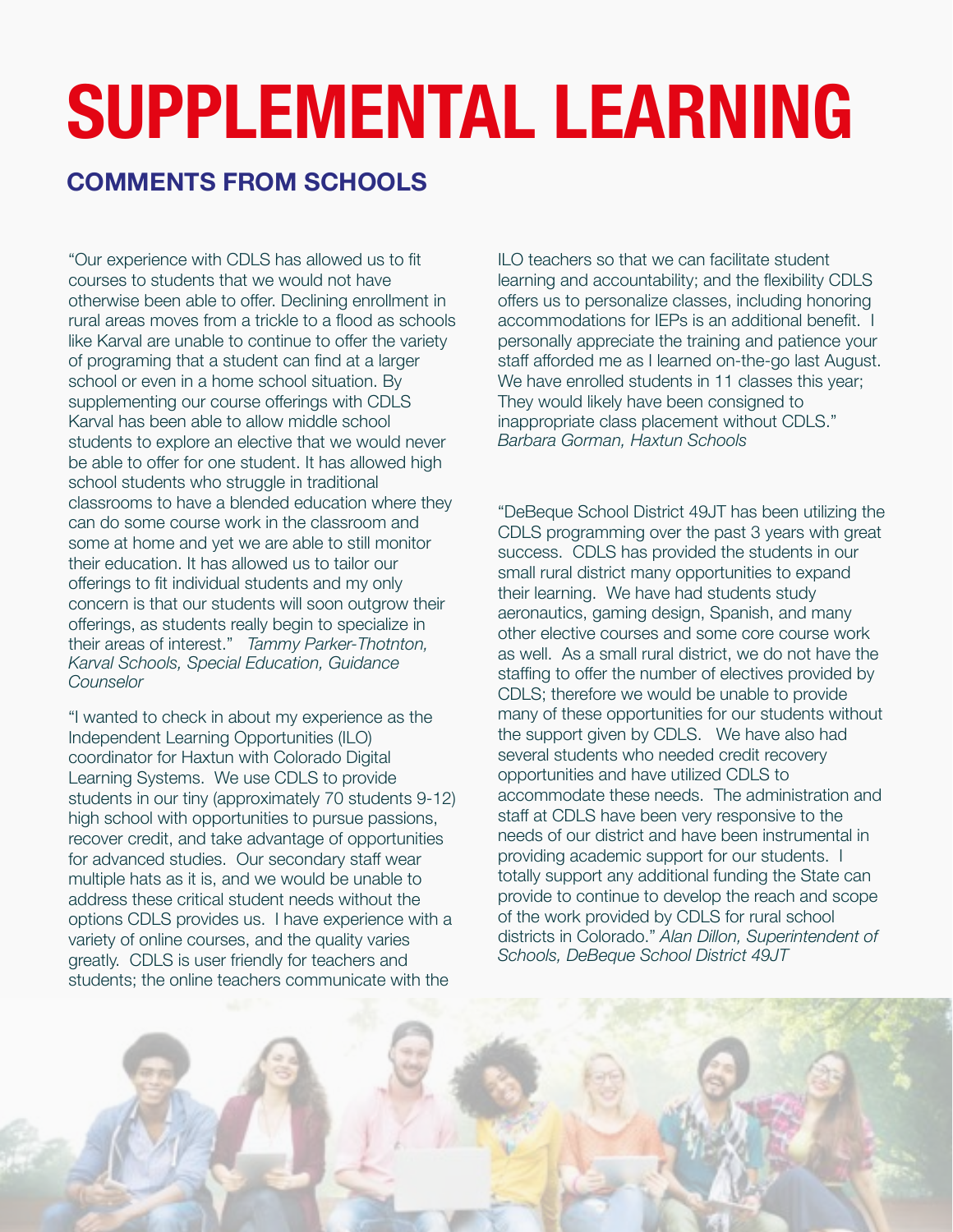# **CONSULTING**

# **EMPOWERING DISTRICTS EMPOWERING STUDENTS**

In our second year service, CEL Consulting Services ensure that the courses and technology selected at a given school or district are aligned with both its learning model and its readiness for student-centered learning. Through our work, we facilitate the adoption and evolution of leading technology that supports pedagogical best practice, bridging between the Ed Tech and Education worlds.

Through our partnership with the iLearn Collaborative, districts across the state can receive foundational consulting support that assists planning and covers a variety of areas.



Identify the learning goals for students, answering key questions such as: where does blended learning fit in the bigger picture, which model(s) should the district implement, and how should technology and human capital be managed to support this?



Systematically determine current broadband performance, assess future needs, and create a plan to upgrade broadband infrastructure.



Define hardware strategies, including the ratio of students to devices, a plan for providing devices, and the selection of device types. Support procurement aligned with strategy.



### **TRAINING**

Assess existing Professional Development opportunities in the district and then add the supplemental resources and capabilities needed to ensure that students and teachers thrive in blended classrooms.



Support the district in ongoing project management and implementation, including assessing the human capital at the district, bringing in necessary support, building the capacity of the district staff over time.





Determine financial goals for implementation, define the anticipated costs of implementation and ongoing operations of the blended model, and assess ways to cover the costs.



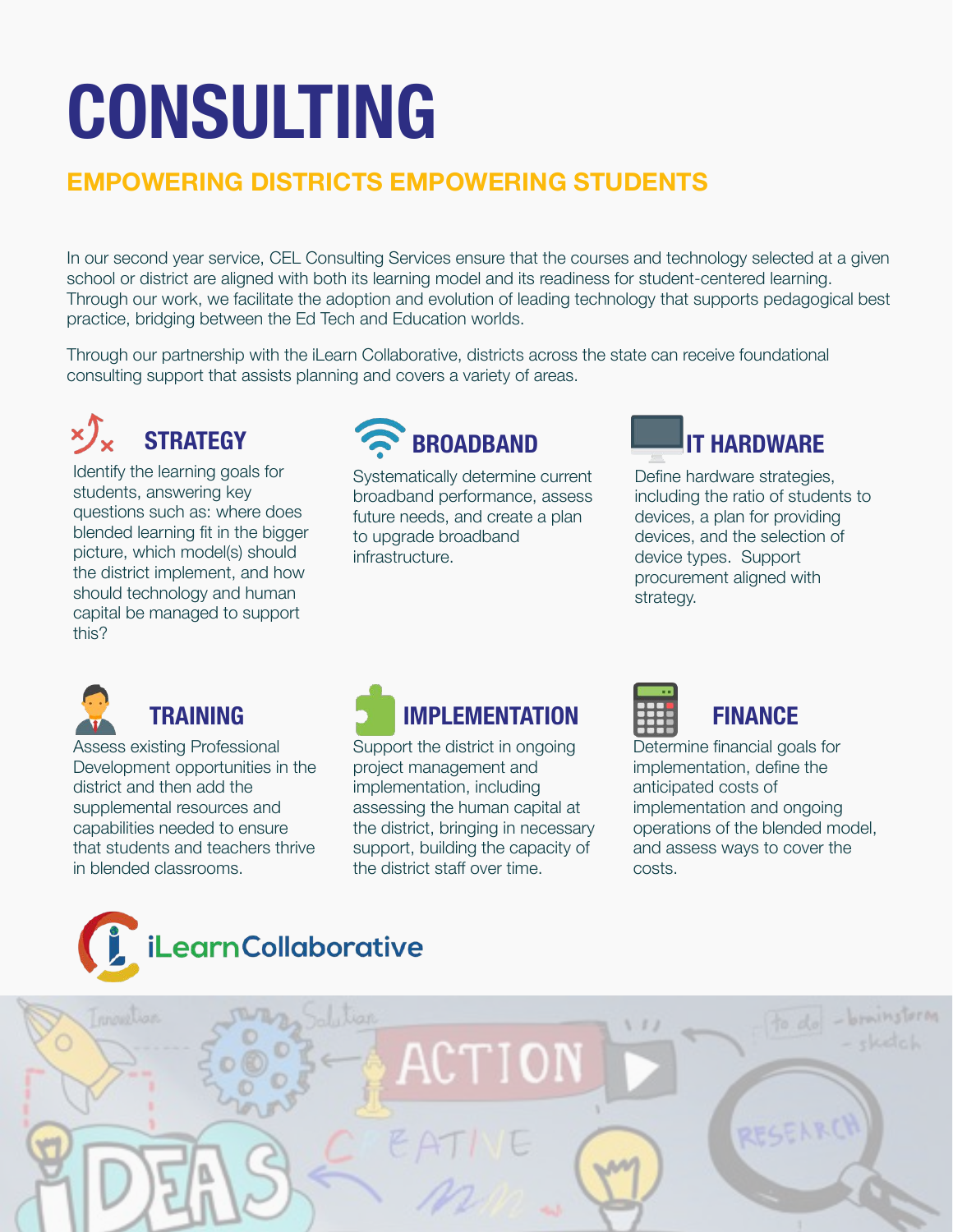# **CONSULTING**

## **DISTRICTS LARGE AND SMALL BENEFIT**

After their successful first year of implementation, CEL consulting services have been in high demand for schools districts, both large and small. While small districts lack the capacity to implement systemic change without help, large districts face the same leadership challenges on a grander scale. Consulting services have been essential to supporting those districts who received foundational consultant last year as they implement the action plan established.

Goal: Provide foundational Consultation Services to 15 (new) districts in 2017-18. Provide Phase II support to 10 school district who received foundational support in 2016-17.

#### Weld County

As a new member to the tech team, the CEL Phase 1 work has been an amazing support piece given the thoroughness of the key findings. The opportunity to join Phase 2 has been instrumental in bringing in the support needed to advance the sophistication of our Blended Learning usage. CEL's thought-provoking facilitation has allowed all to participate in growing as individual and collective 21st learners and teachers.

#### St. Vrain Valley Schools

St. Vrain Valley Schools has created an environment where its teachers are leading the district-wide transition to a blended learning model, one that integrates technology with highquality instruction to drive student outcomes. Through partnership with iLearn Collaborative, they have assessed teachers' learning needs as they pertain to their experience in the blended and personalized learning space, developed a certified train-the-trainer model of professional development, creating a cohort of teachers capable of leading district-wide implementation, and provided micro-credentialing to acknowledge achievement and qualifications. [Full Case Study](https://edutransformationcenter.withgoogle.com/resource/5736784528932864)

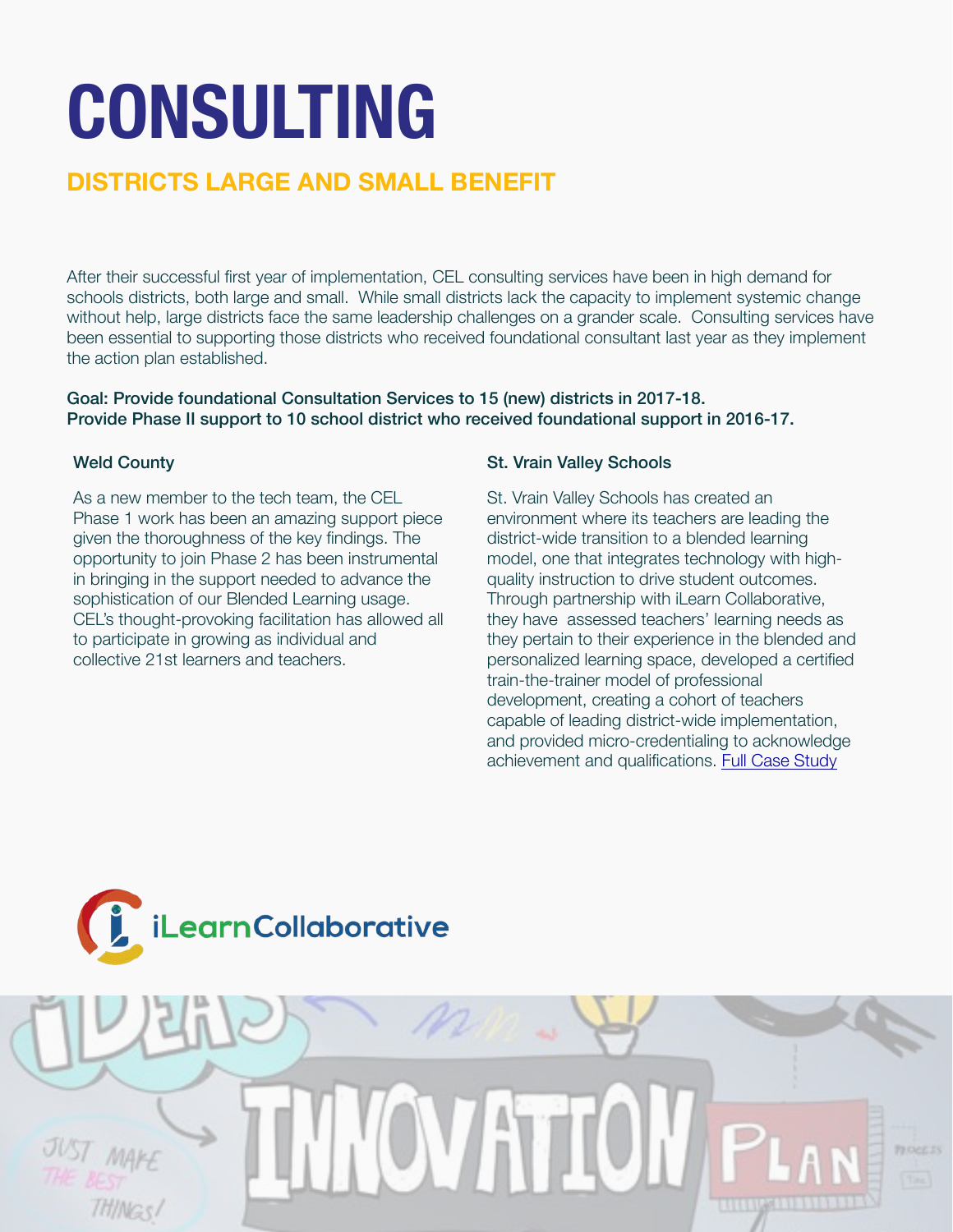# **CONSULTING SERVICES AT A GLANCE**

**27 districts engaged in consultative services**

**66%** rural engagement

**Districts expressing a need for consulting in 2018-19:** 

| <b>Engagement</b>                                        | <b>Districts</b>                                                                                                                                                                                                                                                                                              | Totals |
|----------------------------------------------------------|---------------------------------------------------------------------------------------------------------------------------------------------------------------------------------------------------------------------------------------------------------------------------------------------------------------|--------|
| <b>Rural</b>                                             | Bayfield 10 JT-R, Briggsdale RE-10, Brush RE-J2, DeBeque 49JT,<br>Delta County 50(J), Eaton SD RE2, Estes Park R-3, Garfield<br>County No 16, Peyton 23 JT, Primero Reorganized 2, Silverton,<br>South Routt, Strausberg 31, Summit RE-1, Valley RE-1, Weld<br>RE-1, Weldon Valley RE-20( ), Wiggins RE-50( ) | 18     |
| <b>Non-Rural</b>                                         | Academy District 20, Aurora, Jefferson County R-1, Lewis Palmer<br>38, Mesa County Valley 51, Poudre Valley, St. Vrain Valley,<br>Thompson Valley R2-J, Widefield 3                                                                                                                                           |        |
| <b>On Deck</b>                                           | 15 slots are anticipated for 2018-19, and 15 new districts have<br>indicated they want to sign up. Applications will be accepted in<br>June 2018.                                                                                                                                                             | 15     |
| <b>Demand for Colorado Empowered Learning Consulting</b> |                                                                                                                                                                                                                                                                                                               |        |

**100% of cost covered by state**

TREND Alert! Consultation leads to professional development

# **Large** districts find that CEL's

**\$0 cost to districts**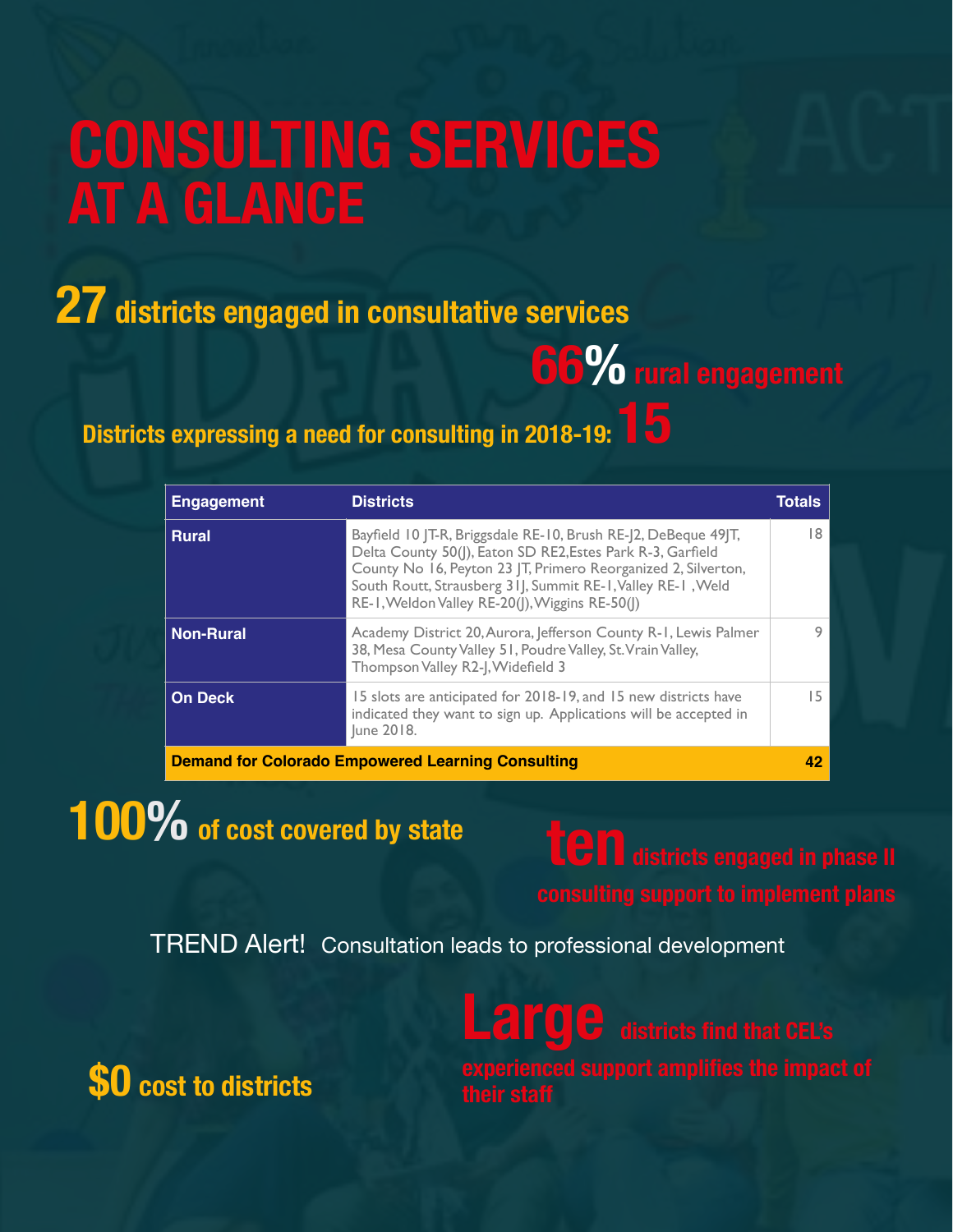# **PROFESSIONAL DEVELOPMENT**

### **ADVANCING EDUCATORS**

Through our partnership with the iLearn Collaborative, CEL helps educators reach their full potential by providing Professional Development in technology-enabled, student-centered learning. Courses are built for educators by educator-innovators and leaders, are immediately applicable in the classroom, are designed for optimum participation, and available for college credit and micro-credentials.

Training models include multiple methods to meet the needs of districts, schools, and individual educators.

#### Certification in Blended Learning

Through our courses, educators can earn microcredentials and certification as a blended learning instructor.



[text text text text text text text text text text text](https://www.ilearncollaborative.org/professional-development) 



- Courses are designed to be completed in 3 weeks and are worth 15-clock hours towards re-certification, with most eligible for college credit.
- Courses are facilitated by experienced blended and personalized learning educators, who supplement digital materials with project-based work, synchronous group activities, one-on-one coaching, and personalized feedback on assignments.
- Learning progressions through course offerings guide educators through personalized pathways from introductory through advanced levels of knowledge and experience, meeting the instructional needs of participants.
- Participants can control when and what to learn through On-Demand and Just-In-Time course offerings.
- Educators earn badges toward a Blended Learning certification, which is received after the successful completion of 6 courses.
- Courses can be delivered through the same Learning Management System utilized by students, modeling how to deliver an engaging experience.
- The course delivery and design models the instructional practices we are teaching, allowing enrollees to experience what it is like to be a blended, personalized learning student.

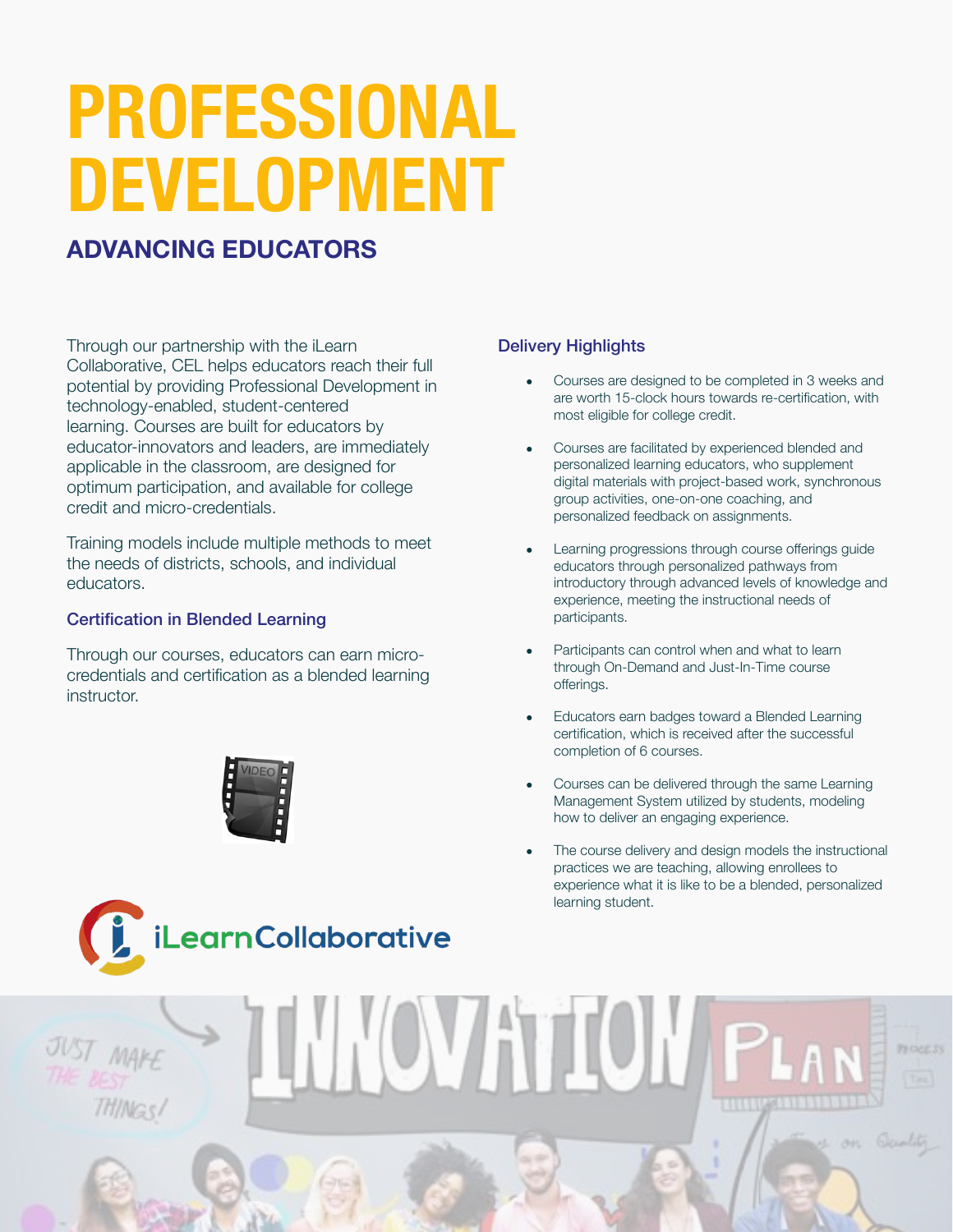# **PROFESSIONAL DEVELOPMENT**

### **COURSES FOR EVERY LEVEL**

#### Blended Series

- ❖ Learning Management Systems Basics
- ❖ Introduction to Blended Learning
- ❖ Instructional Best Practices in Blended Learning
- ❖ Creating Digital Content for Blended Learning
- ❖ Rotation Models: Which model is best for your class?
- ❖ The Flipped Classroom: How Can This Work in Your Classroom?

#### Intermediate Courses

- ❖ Differentiation Strategies in a Blended Environment
- ❖ Personalized Learning: Teacher's Data Dashboard
- ❖ Librarian's Role in Blended and Online Learning
- ❖ Instructional Best Practice: Math, Science, English, Social Studies, Special Education, and Health/PE

#### Leadership Series

- ❖ Introducing Blended Learning to Your School or District
- ❖ Supporting Blended Learning in Your School or District

#### Advanced Courses

- ❖ Engaging Students Using Gamification
- ❖ Project-Based Learning in Blended Learning **Environments**
- ❖ Digital Tools for Online and Blended Classrooms
- ❖ Online Course Development (12-week, 60-hour course; 30 facilitated hours)

#### Personalized Learning Series

- ❖ Introduction to Personalized Learning
- ❖ Practicing Personalized Learning in a Competencybased Classroom
- ❖ Student Choice and Agency

#### Under Development

- ❖ Inquiry in Blended Learning
- ❖ The Why, What & How of Personalized Learning
- ❖ Planning, Instruction & Assessment in Personalized Learning for Core Content
- ❖ Leading for Equity

"Please do know that the time I have invested in the two courses that I have taken was so valuable and applicable to my math instruction and overall teaching strategies. More importantly, the help and guidance that you have provided has been outstanding! Your flexibility and support within such an organized professional development opportunity is more than a person could ask for. Please know that I have guided and will continue to guide my peers in iLC's direction to take advantage of top-notch professional development." Jim Unruh, Ridgway



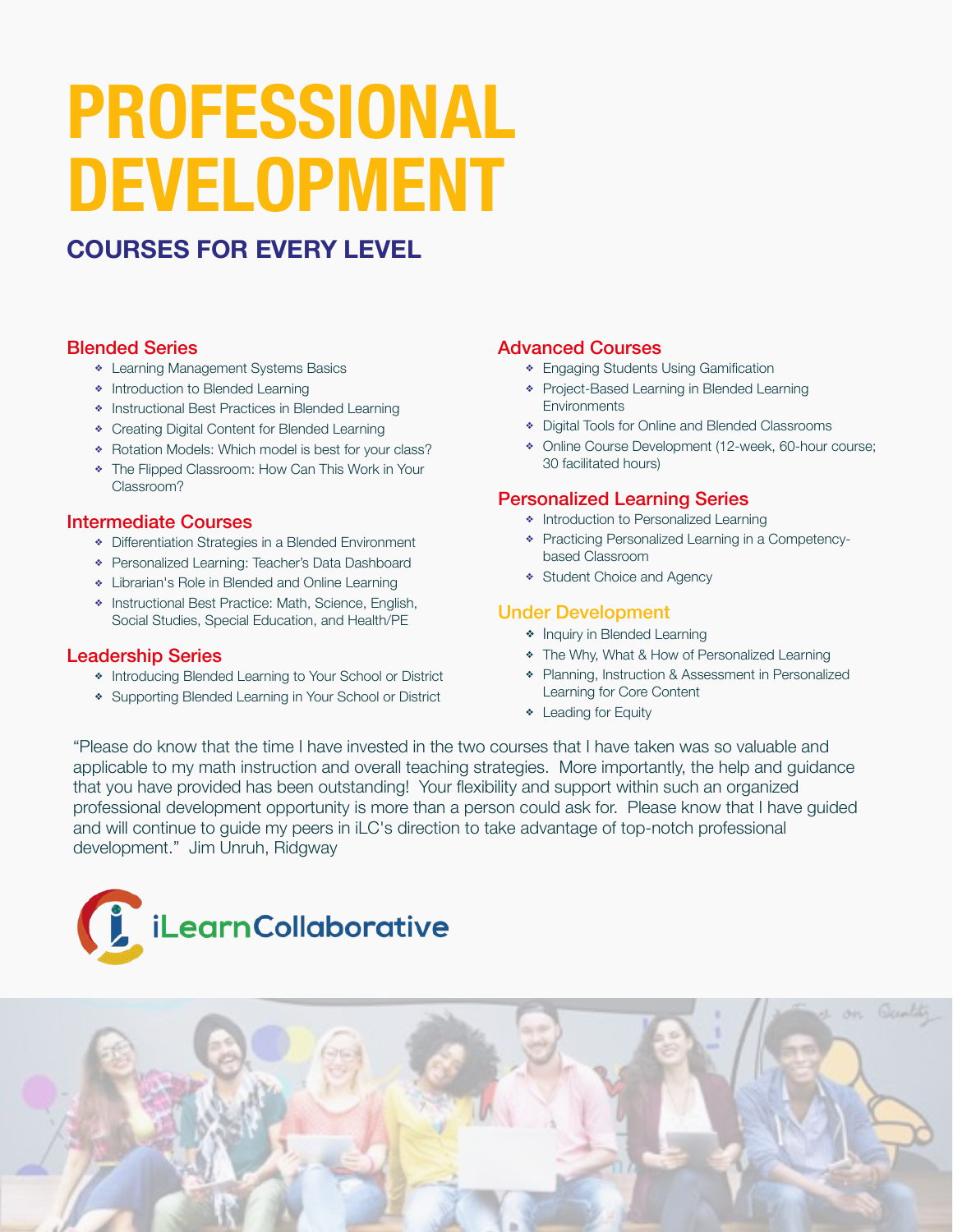# **PROFESSIONAL DEVELOPMENT**



### **SHARING BEST PRACTICES**

# **iLC CONFERENCE 2018**

CEL was honored to be a platinum sponsor for the iLC 2018 Annual Conference at which nearly 400 attendees shared best practices and successful projects supporting blended learning. More than 50 breakout sessions were led by Colorado and national experts. Kicked off by Dr. Katy Anthes, Colorado's Commissioner of Education, and featuring a keynote address and workshop from renown trainer Catlin Tucker, iLC2018 was highly attended by teachers, administrators, and department staff.

#### **Highlights**

- ✤ 77% of attendees are "likely to return" next year
- ✤ 70% rated our keynote as "excellent" or "good"
- ✤ 84% said the general flow was "excellent" or "good"



Commissioner Anthes Connecting CDE's Strategic Plan to Our Work as educators!

### Most Highly Rated Sessions

Keynote Address & Workshop–Catlin Tucker

- Transforming Instruction with Blended Learning Anna Mills, Jennifer Peyrot, Julie Read
- Leadership and Learning with Blended: From Implementation to Impact- Leaders Share their Stories - Anne Atherton, Julie Read, Jennifer Peyrot

Let's Get Personal! (Introduction to Personalized Learning) - Jill Pellegrini, Natalie Ruecker, and Rosemary Sweat

Are You Flippen Kidding Me? The Flipped Classroom Made Easy - Jennifer McCluney

"Very practical for every level teacher."



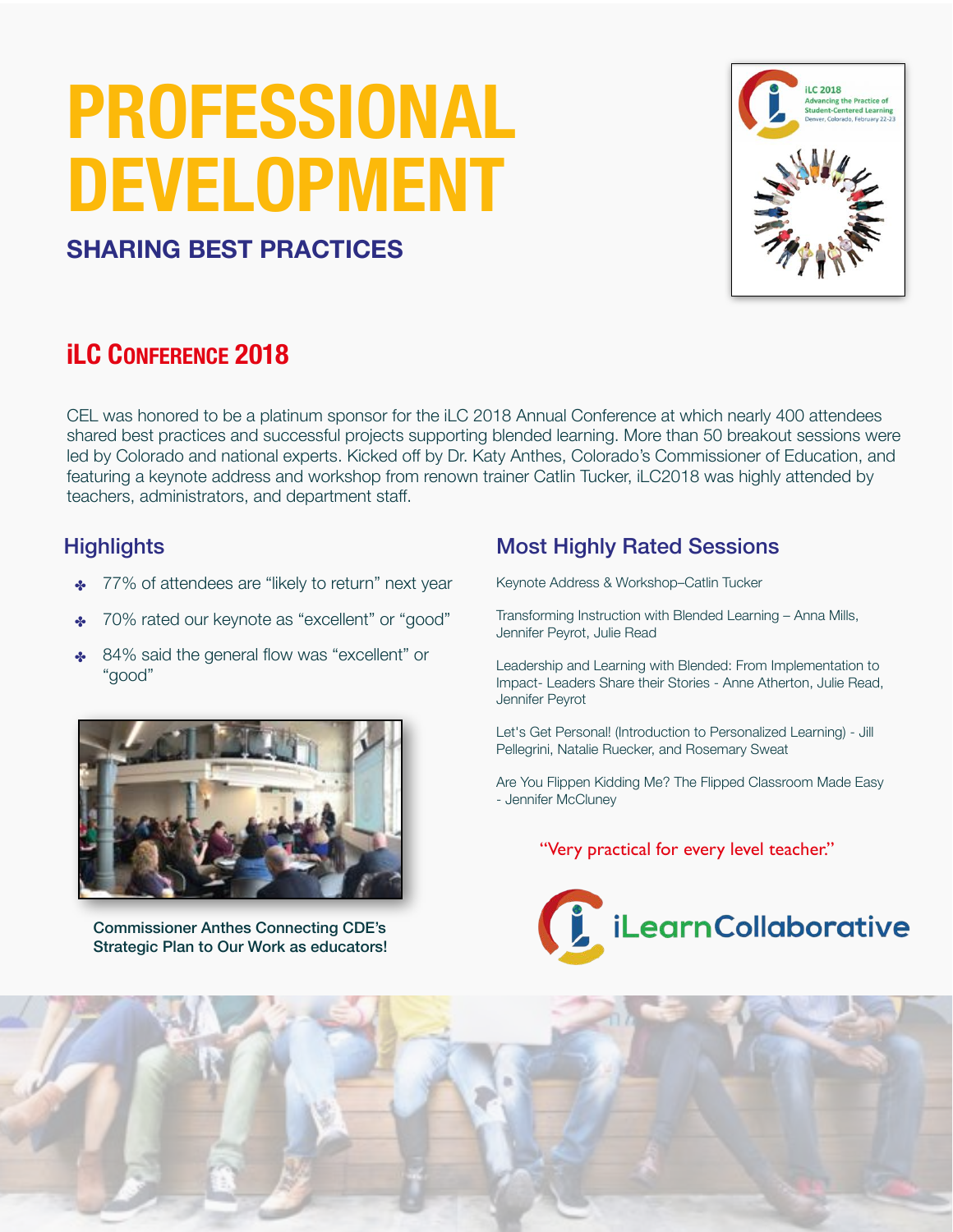# **PROFESSIONAL DEVELOPMENT AT A GLANCE**

**628 individual teacher enrollments from 13 districts**

**To date, 15 Teachers have completed Teacher Blended Learning Certification**

**86%** responded that course resources were ample and relevant



Enrollments Trending Up

**89%** of course facilitators exhibited exemplary content knowledge/expertise



Satisfaction data provided by survey of PD participants through March 2017 Colorado Empowered Learning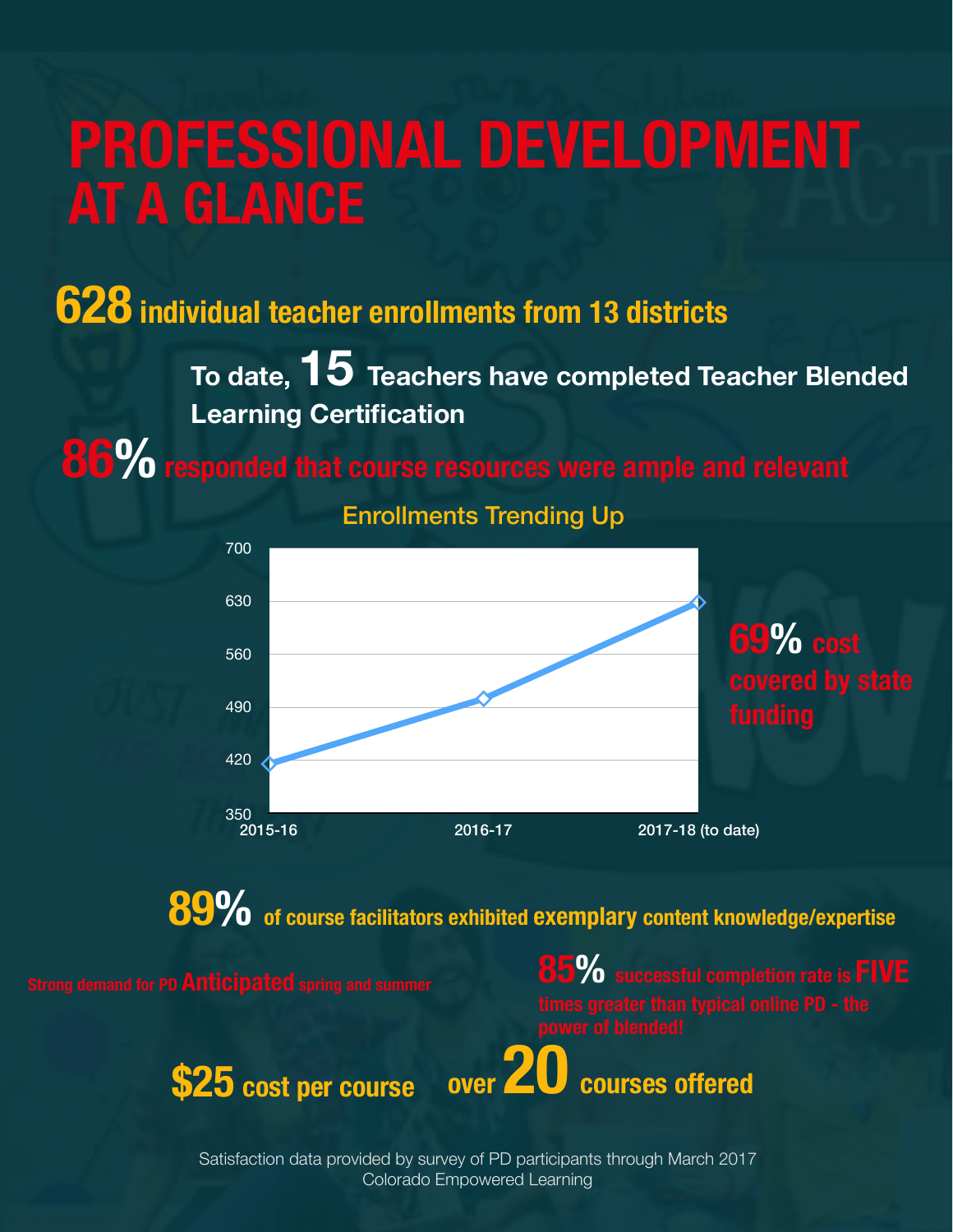# **DIGITAL CONTENT WAREHOUSE**

### **CREATING SUSTAINABLE EQUITY**

Access to sustainable, high quality, teacher vetted, digital content facilitates the shift toward blended learning. Unfortunately, existing content is either privately curated at an unsustainable price or content is simply neither curated nor organized to make it useful at scale. Additionally, existing content is provided in single units or lessons, without bring fully integrated, making it difficult for a district to approve. A Digital Content Warehouse of openly licensed educational resources (OER) addresses districts', schools', and teachers' needs by providing fully developed courses in a manner that allows the school or teacher to customize content and delivery to fit the educational process of the district.

The Digital Content Warehouse collaborates with school districts and other partners to create affordable, shared, full-length curriculum that has been curated and is ready for teachers to apply to their classes.

[text text text text text text text text text text text](https://www.ilearncollaborative.org/professional-development)  text text text text text text text text text text text **the iLearn Collaborative** text text text text text text text text text text text text text text text text text text text text text text

#### Current Highlights

- Available for Immediate Use: We already have and share with districts eleven, full-length digital OER courses to support blended learning.
- Cross-State Collaboration Funds New Course Releases: We have started curating content for the state of New Mexico on the condition that we can also share that content with our Colorado districts. This will allow us to release the following courses this summer: AP Physics I & II, AP Calculus AB & BC, AP Environmental Science I & II.
- Colorado Districts Contributing Directly: We are in the process of formalizing an MOU with Jefferson County School District that will grant us access to over 50 fulllength digital student courses could be contributed to an OER repository for Colorado and beyond.
- Leveraging Well-Funded National Initiatives: We have reached out to Open Up Resources and can make their content available to Colorado educators.
- Tapping into Other State-Level Initiatives: We have been connected with the Council of Chief State School Officer's OER working group.

"Openly licensed educational resources can increase equity by providing all students, regardless of zip code, access to high quality learning materials that have the most up-to-date and relevant content."

**HOVATOI** 

US Department OF Education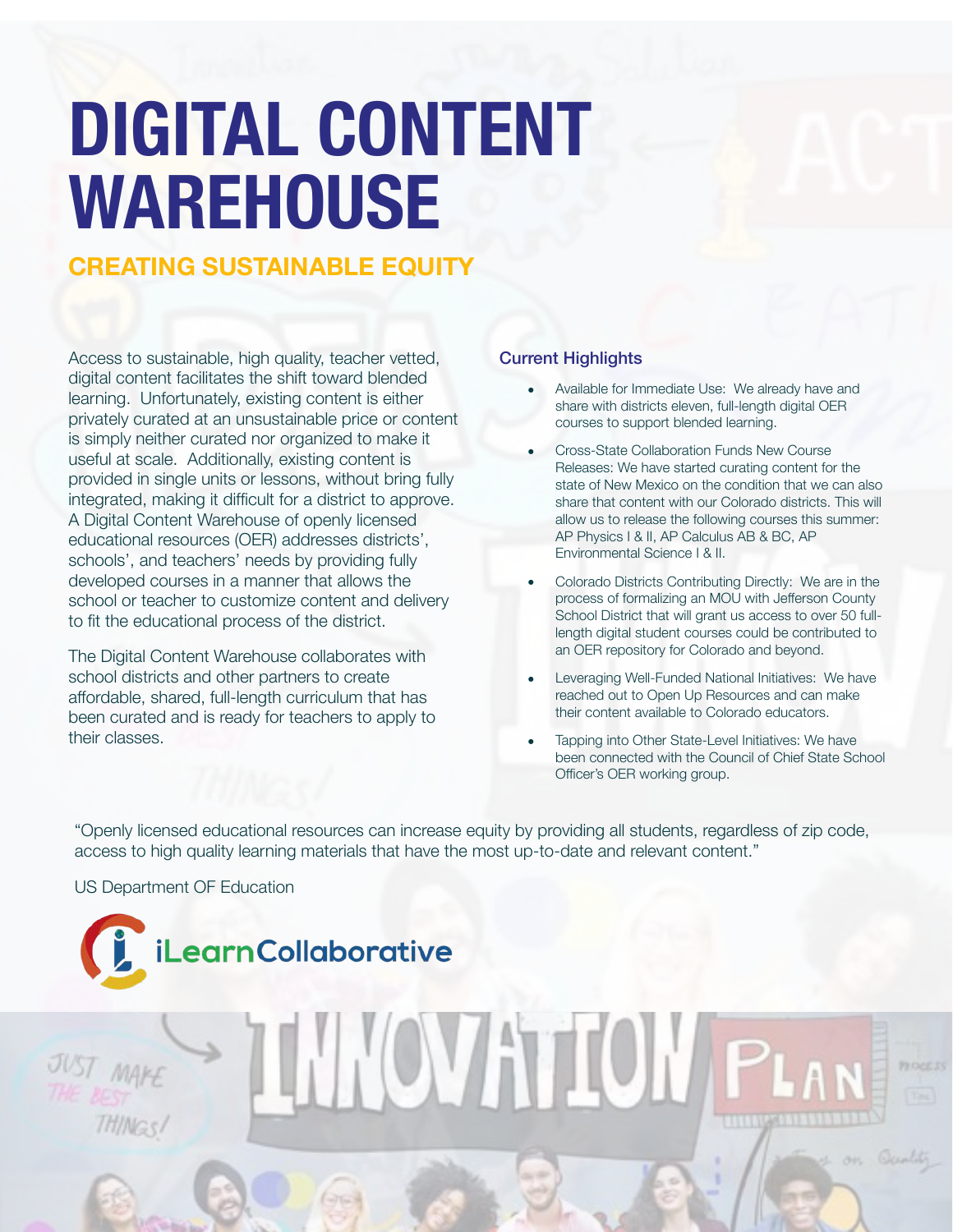# **FUNDING**

HB 16-1222 provided \$1,200,000 of state funds to implement the act. Additionally, districts pay a supplemental course enrollment fee of \$125 (previously \$200) for core classes and \$200 for more advanced and elective courses. Participants in professional development courses pay \$25 (normally \$150) per course.

Our adopted budget for FY18 is presented below. Due to increased course enrollments in the supplemental area, we have not pursued revising content in the digital content warehouse or the mobile application prototyping for devices that do not require bandwidth to access digital learning resources.

| <b>CEL Operating Budget FY18</b> |             |
|----------------------------------|-------------|
| Leadership and Administration    | \$96,000    |
| Financial Administration         | \$25,045    |
| Leadership                       | \$70,955    |
| Innovation                       | \$64,000    |
| INACOL and ILC 2018              | \$35,000    |
| Marketing                        | \$7,000     |
| <b>State Plan Priorities</b>     | \$17,000    |
| Travel / Misc                    | \$5,000     |
| <b>Supplemental Learning</b>     | \$505,000   |
| <b>Consulting Services</b>       | \$185,000   |
| <b>Professional Development</b>  | \$170,000   |
| Total                            | \$1,020,000 |

At the end of FY17, CEL maintained a fund balance of \$52,612.69. These funds are earmarked for funding additional one-time expenditures in implementing the Roadmap and unanticipated increases in services due to higher than projected demand.

Supplemental enrollments are projected to grow beyond current revenue sources, requiring an increase in cost to districts.

*Colorado Digital BOCES supported the project through leveraging fiscal and human resources support in FY 16 and FY 17. Additional fiscal information can be found on their [website.](http://www.cdboces.org)*